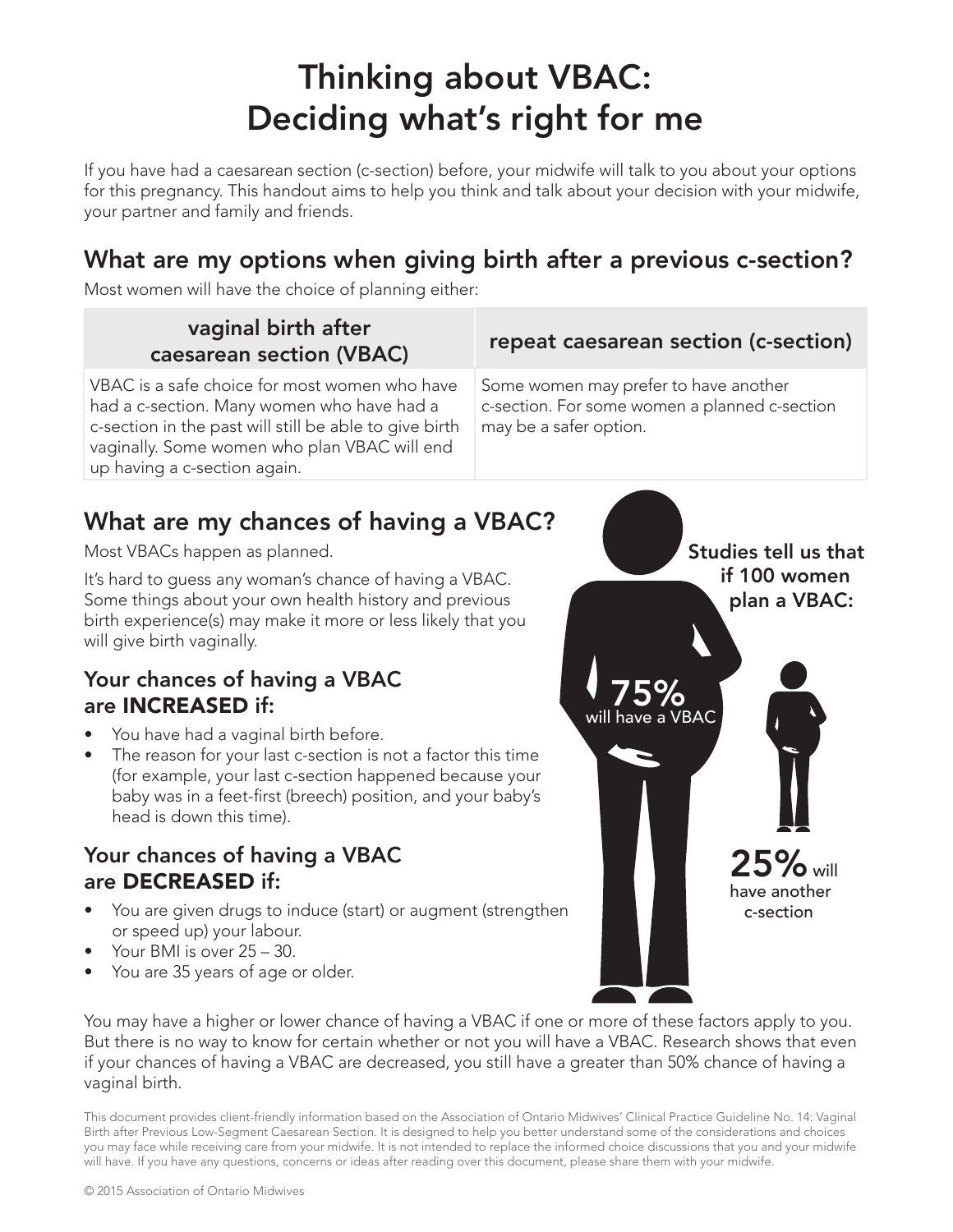# What are some of the differences between VBAC and c-section?

Studies tell us that both VBAC and planned c-section are very safe. However, having a baby always involves some risk of complications, no matter what kind of birth you have.

## Some risks of VBAC

#### *Uterine rupture:*

- Uterine rupture occurs when the wall of the uterus splits during pregnancy or labour. This usually happens along the scar of a previous c-section.
- Uterine rupture requires emergency surgery.

Uterine rupture happens in about 0.5% of ALL VBAC labours. This means that one uterine rupture would be expected to occur for every 200 women who plan to have a VBAC.

Most mothers and babies will recover completely after uterine rupture. On rare occasions, uterine rupture can have serious effects:

- mother: excessive bleeding or removal of the uterus (hysterectomy)
- baby: brain damage or death

These sorts of results occur in fewer than 5% of cases of rupture. Because rupture occurs so rarely, the chances that a VBAC will lead to problems for the mother or baby are very low.

### 1 in 200 women who plan a VBAC will experience uterine rupture:



There is no way to know for certain who will have a uterine rupture. Your chances may be higher if:

- you had your last c-section less than two years ago, or
- you are given drugs to induce (start) or augment (strengthen or speed up) your labour this time.

Having one of these factors doesn't mean it is unsafe to plan a VBAC – it just means that the likelihood of having a uterine rupture is slightly higher, but still low.

### *Having an emergency c-section:*

Some women who plan VBAC will need to have a c-section. This happens to about 1 in 4 women who plan VBAC. Having a c-section after labour has begun is associated with more risks (such as uterine infection) than a c-section before labour.

## Some risks of repeat c-section

### *Problems related to surgery:*

Like any major surgery, repeat c-section can result in surgery-related problems: fever, infection, injuries to the bowel or bladder, or blood clots.

### Neonatal breathing difficulties:

- Vaginal birth helps squeeze fluid from your baby's lungs. That's why babies born by c-section are more likely to have trouble breathing compared to babies who are born vaginally.
- Midwives and hospitals are well prepared to deal with babies' breathing problems. Most of the time these problems are mild and babies quickly recover.
- Breathing problems may mean your baby requires admission to a special nursery or newborn intensive care unit (NICU) for observation or treatment. This may mean that you are separated from your baby.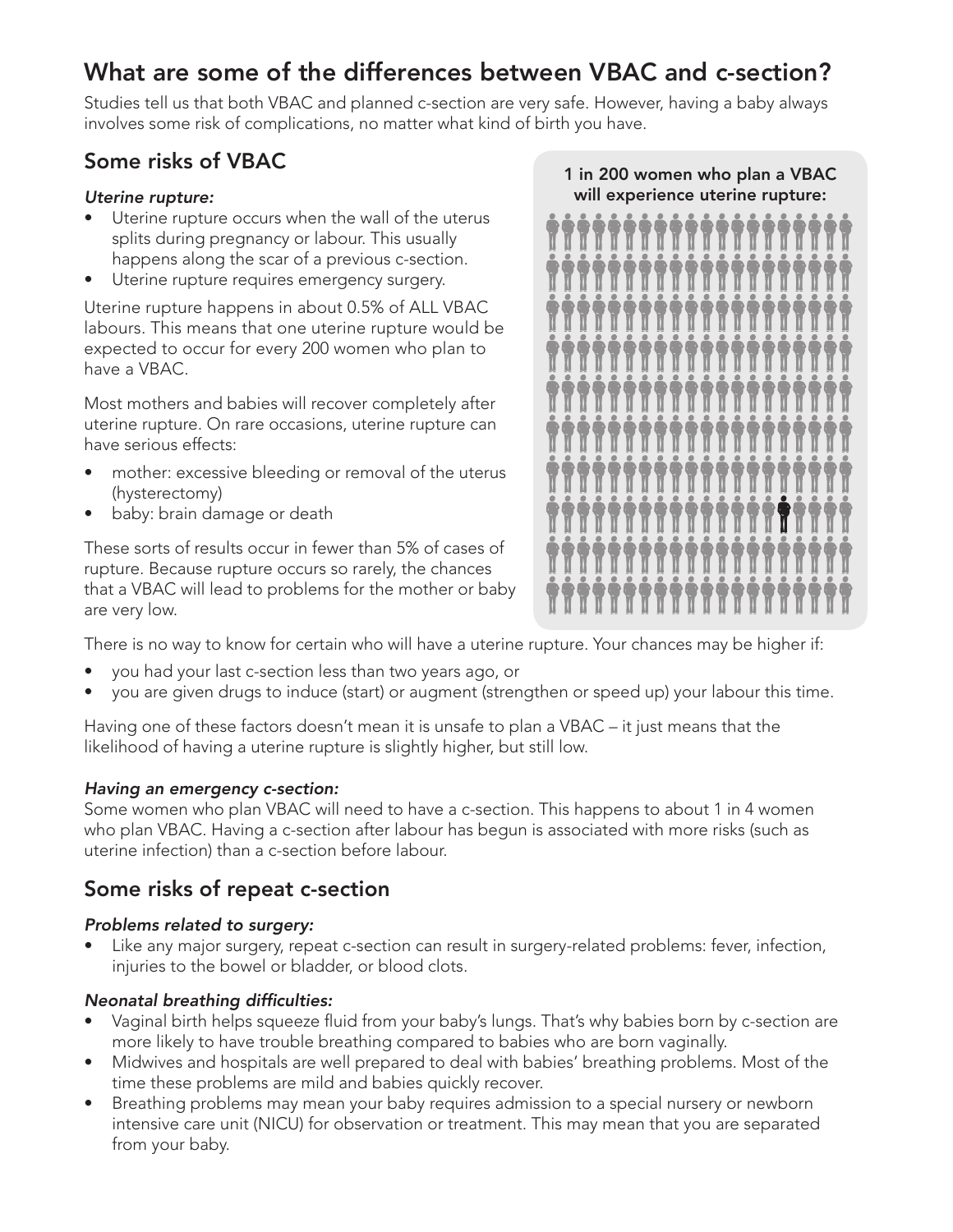#### *Problems with the placenta in future pregnancies:*

- Scars from c-sections can cause problems with how the placenta attaches itself to the uterus in future pregnancies (placenta previa and placenta accreta). These problems can cause serious bleeding and in rare occasions may cause death.
- The risk of placenta problems increases with each additional c-section.

## How can I decide what's best for me?

You may find it helpful to think about some of the common reasons women might choose each option. Like any aspect of childbirth, VBAC and repeat c-section each have risks. They also have their own benefits.Thinking about what benefits and risks matter most to YOU can help you decide whether to plan a VBAC or a repeat c-section.

You can add checkmarks to the table below to identify the reasons that matter most to you. Please feel free to add additional reasons that are important to you. Look to see where you have put the most checkmarks – you might want to give those reasons extra thought.

| How much does this reason matter to you?                                                                                                                                                                                                                                   | only a little<br>matters somewhat<br>matters a lot | ☑□□<br>☑☑☑        |  |
|----------------------------------------------------------------------------------------------------------------------------------------------------------------------------------------------------------------------------------------------------------------------------|----------------------------------------------------|-------------------|--|
| Some reasons you might choose to plan a VBAC:                                                                                                                                                                                                                              |                                                    |                   |  |
| You are more likely to have a shorter hospital stay and a faster recovery<br>This can mean you're able to return to your usual activities sooner.                                                                                                                          |                                                    |                   |  |
| You are less likely to have problems related to surgery                                                                                                                                                                                                                    |                                                    |                   |  |
| You are more likely to hold and breastfeed your baby sooner<br>This is partly because babies born by c-section are more likely to be admitted to a<br>nursery or NICU for breathing difficulties.                                                                          |                                                    |                   |  |
| You want to have more children after your current pregnancy<br>If you are planning to have more than two children, planning a VBAC is likely the safest<br>option for you. The more c-sections you have, the more likely you will have placenta<br>problems in the future. |                                                    | $\Box$<br>$\perp$ |  |
| You are more likely to have a positive birth experience<br>In one large Canadian study, women who had a VBAC rated their birth experiences<br>more positively than women who had a repeat c-section.                                                                       |                                                    |                   |  |
| Other reasons                                                                                                                                                                                                                                                              |                                                    |                   |  |
|                                                                                                                                                                                                                                                                            |                                                    |                   |  |
|                                                                                                                                                                                                                                                                            |                                                    |                   |  |
|                                                                                                                                                                                                                                                                            |                                                    |                   |  |

| Some reasons you might choose to plan a repeat c-section:                                                                                                                                                                                                                           |  |
|-------------------------------------------------------------------------------------------------------------------------------------------------------------------------------------------------------------------------------------------------------------------------------------|--|
| You are less likely to experience uterine rupture.                                                                                                                                                                                                                                  |  |
| You avoid the risk of an emergency c-section<br>Some women who plan VBAC will still have a c-section. This happens to about 1 in 4<br>women. Having a c-section after labour has begun is associated with more risks (such<br>as uterine infection) than a c-section before labour. |  |
| You can know when your baby will be born.                                                                                                                                                                                                                                           |  |
| You will know what to expect from surgery.                                                                                                                                                                                                                                          |  |
| Other reasons                                                                                                                                                                                                                                                                       |  |
|                                                                                                                                                                                                                                                                                     |  |
|                                                                                                                                                                                                                                                                                     |  |
|                                                                                                                                                                                                                                                                                     |  |